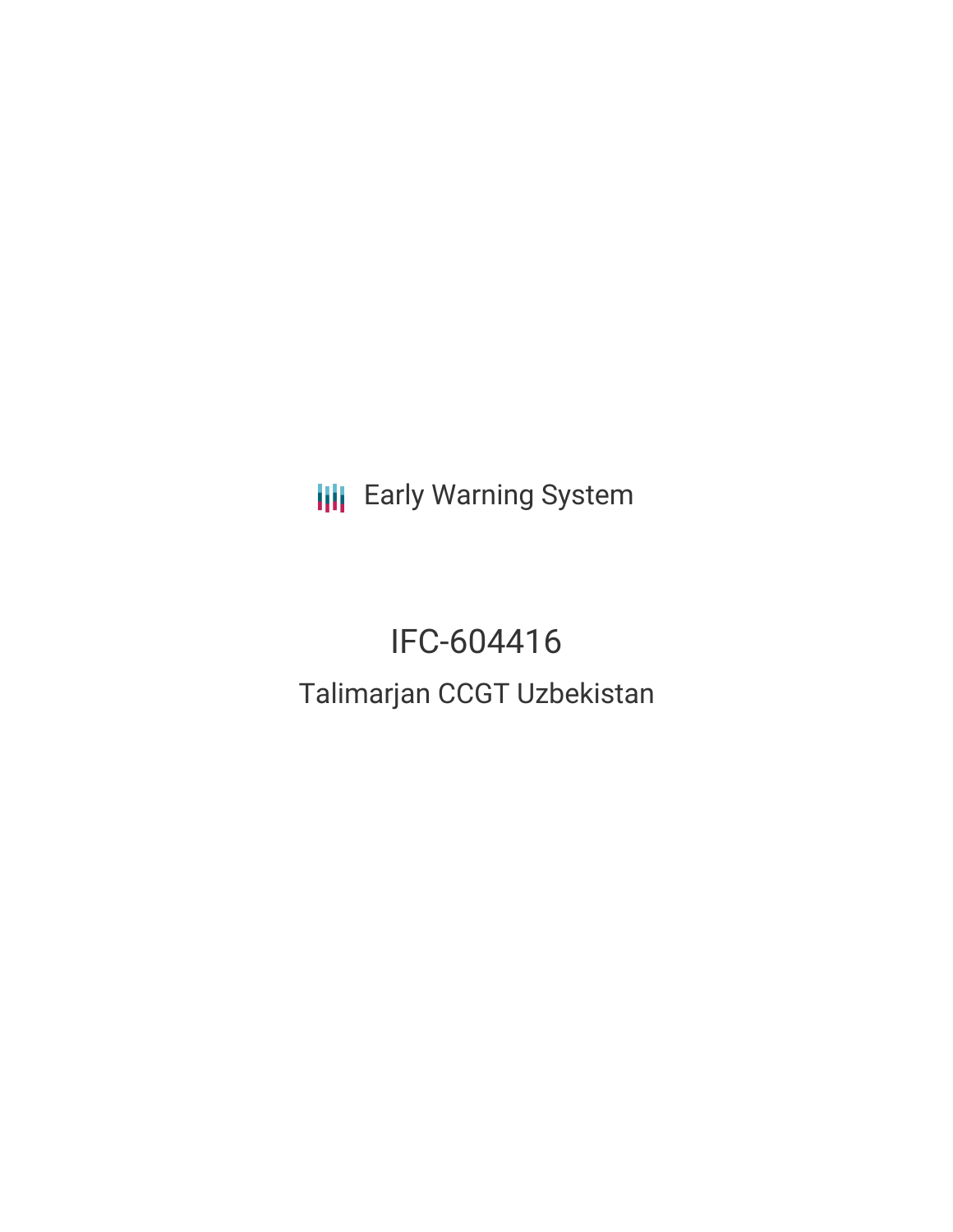

### **Quick Facts**

| <b>Countries</b>              | <b>Uzbekistan</b>                       |
|-------------------------------|-----------------------------------------|
| <b>Financial Institutions</b> | International Finance Corporation (IFC) |
| <b>Status</b>                 | Active                                  |
| <b>Bank Risk Rating</b>       | U                                       |
| <b>Voting Date</b>            | 2020-06-08                              |
| <b>Borrower</b>               | Government                              |
| <b>Sectors</b>                | Energy                                  |
| <b>Investment Type(s)</b>     | <b>Advisory Services</b>                |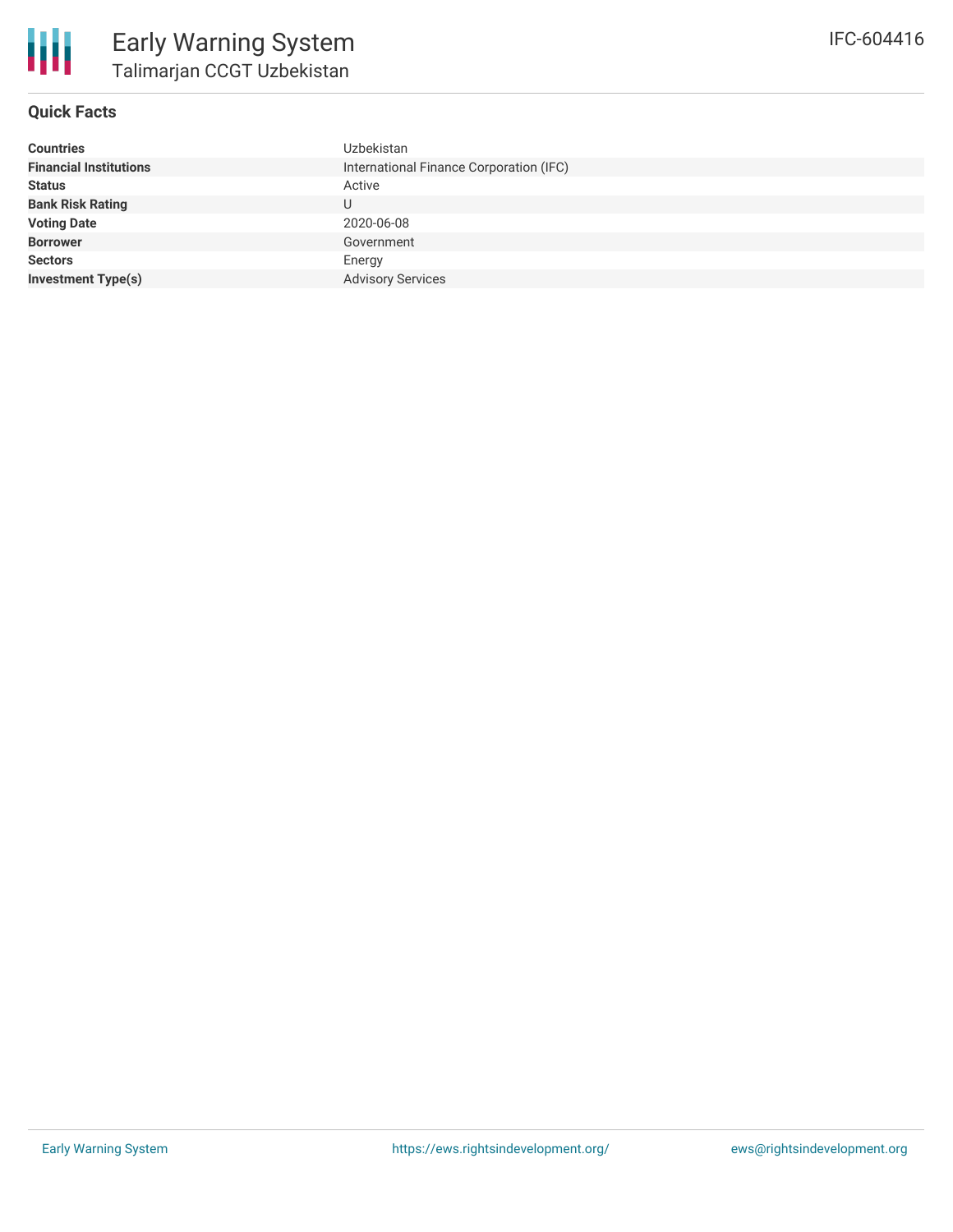

## **Project Description**

Under this project, IFC provides support to government of Uzbekistan for heavy investments in the energy sector.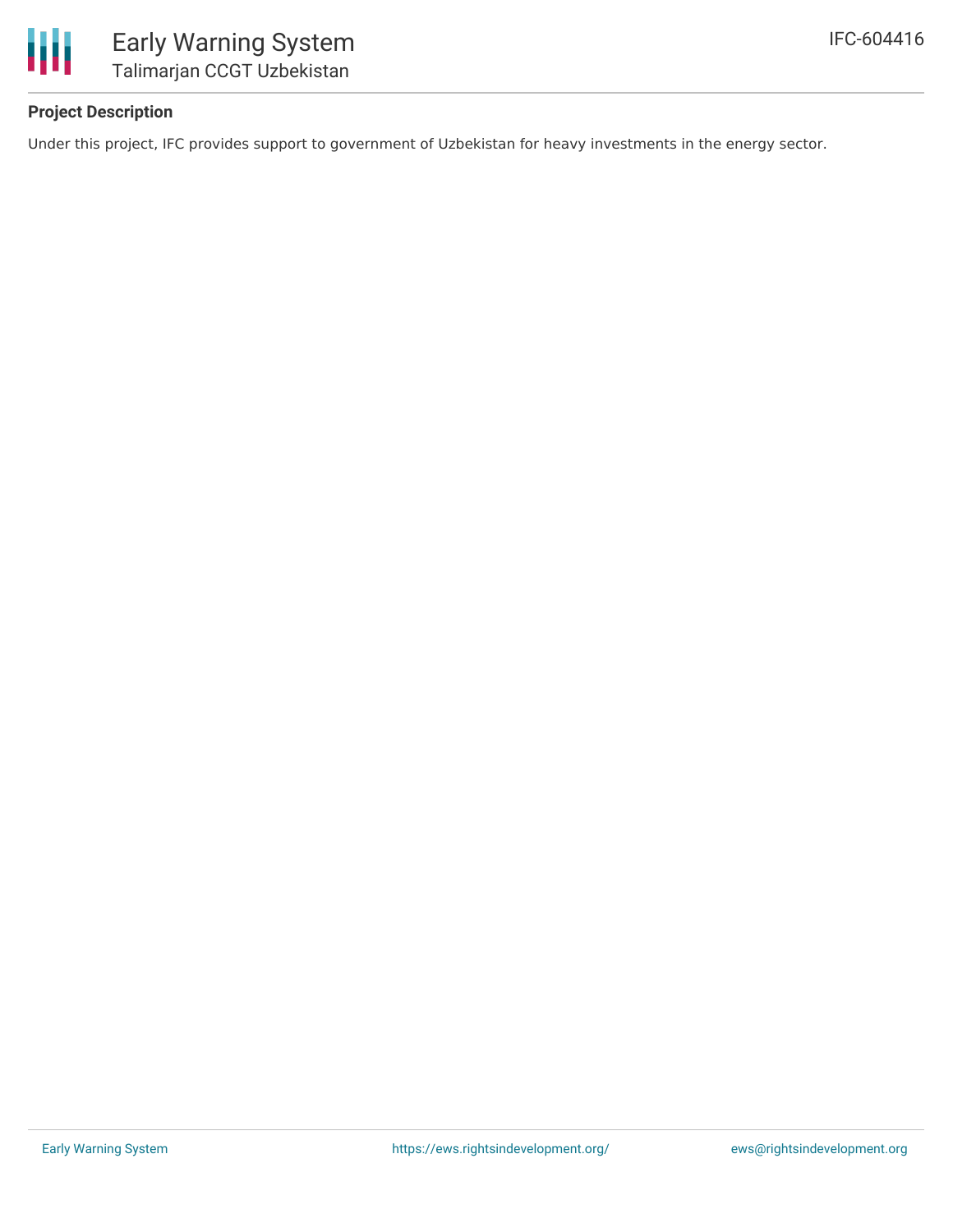#### **Investment Description**

• International Finance Corporation (IFC)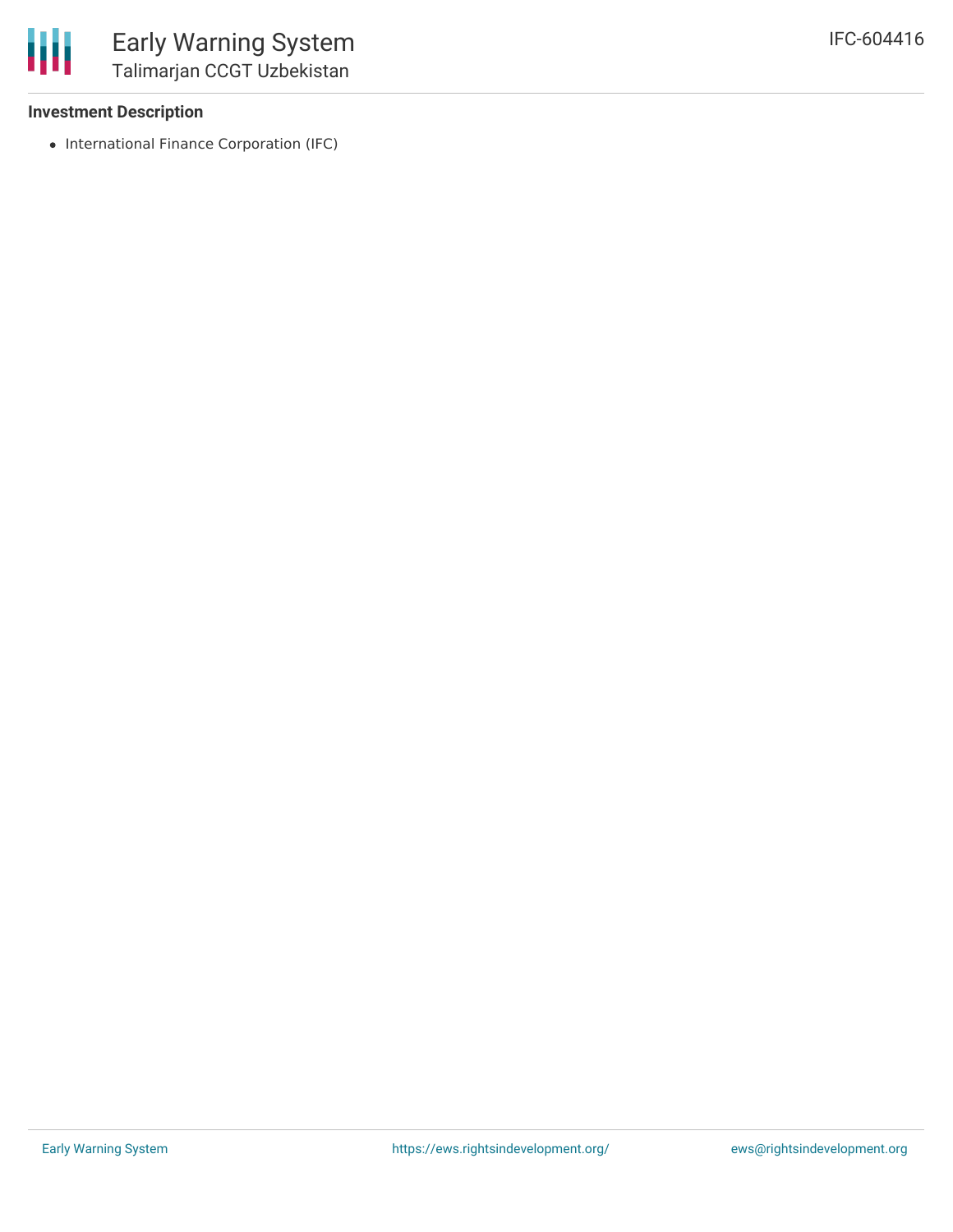#### **Contact Information**

#### **ACCESS TO INFORMATION**

You can submit a request for information disclosure at: https://disclosures.ifc.org/#/inquiries

If you believe that your request for information from IFC has been unreasonably denied, or that this Policy has been interpreted incorrectly, you can submit a complaint at the link above to IFC's Access to Information Policy Advisor, who reports directly to IFC's Executive Vice President.

#### **ACCOUNTABILITY MECHANISM OF IFC/MIGA**

The Compliance Advisor Ombudsman (CAO) is the independent complaint mechanism and fact-finding body for people who believe they are likely to be, or have been, adversely affected by an IFC or MIGA- financed project. If you submit a complaint to the CAO, they may assist you in resolving a dispute with the company and/or investigate to assess whether the IFC is following its own policies and procedures for preventing harm to people or the environment. If you want to submit a complaint electronically, you can email the CAO at CAO@worldbankgroup.org You can learn more about the CAO and how to file a complaint at http://www.cao-ombudsman.org